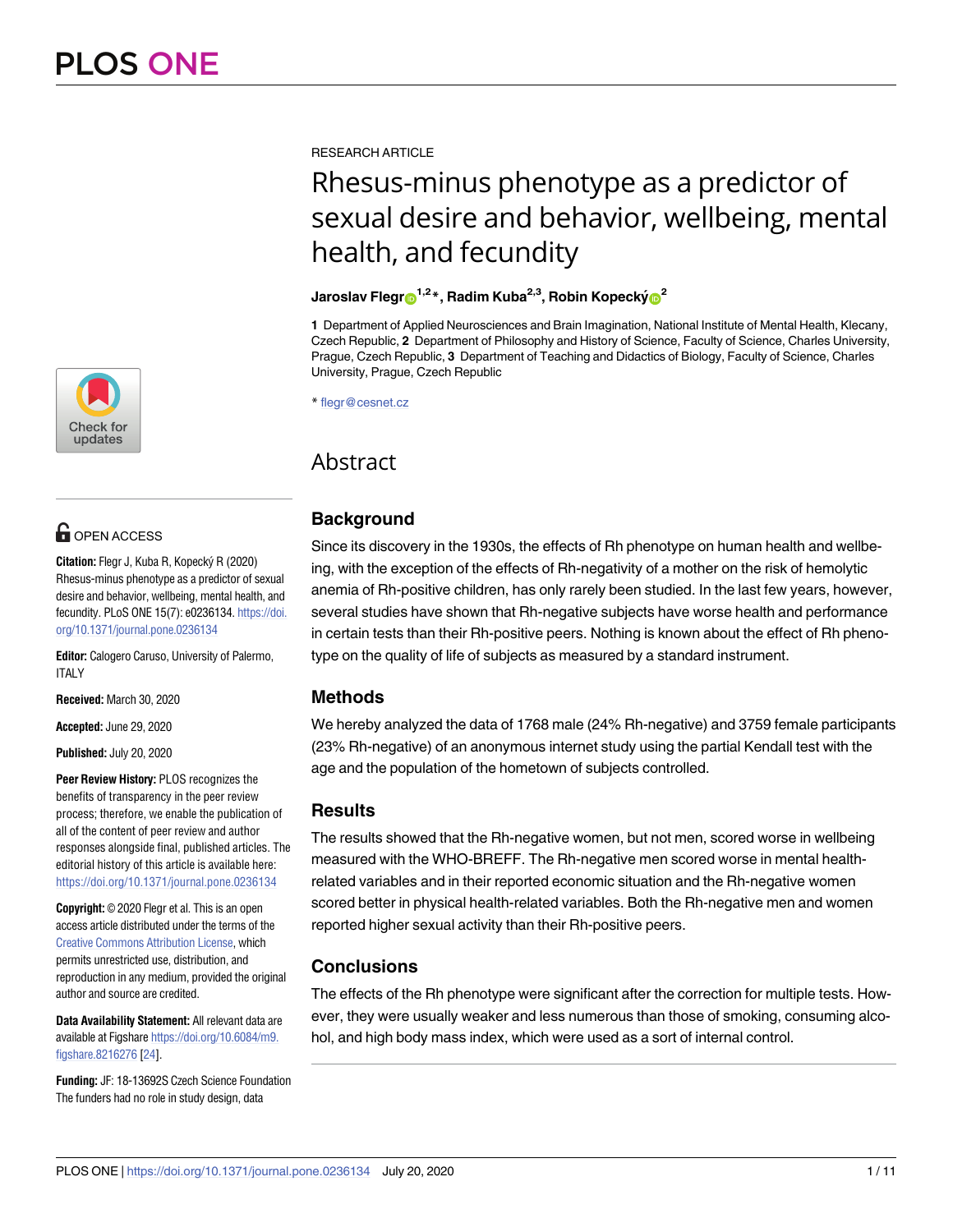<span id="page-1-0"></span>collection and analysis, decision to publish, or preparation of the manuscript.

**Competing interests:** The authors have declared that no competing interests exist.

## **1 Introduction**

About 16% of the population in Europe (5% in Africa and 1% in Asia) are Rh-negative, i.e., they carry two copies of the allele of the RHD gene with large deletion, the d allele [\[1,2\]](#page-8-0). The gene codes a part of ammonium or  $CO<sub>2</sub>$  pump on the surface of erythrocytes; however, the biological function of this pump is unknown  $[3,4]$  $[3,4]$  $[3,4]$ . The protein coded by the functional allele D possesses an extremely strongly immunogenic epitope. Therefore, the Rh-positive progeny of Rh-negative mothers often died due to hemolytic anemia of newborns before the introducing of prophylactic treatment with anti-D immunoglobulins during pregnancy [[5](#page-9-0),[6\]](#page-9-0). It has been suggested that this selection pressure is (or was) counterbalanced by another selection, for example, by selection in favor of heterozygotes [\[7\]](#page-9-0) or in favor of Rh-negative subjects during the Paleolithic period [[8](#page-9-0)]. With the exception of this immunological effect and sporadic reports about the possible association of Rh negativity with certain personality traits [\[9\]](#page-9-0), no effects of the Rh genotype on human phenotype have been described. Recently, however, several studies suggested the existence of specific effects of Rh phenotype and genotype on human psychomotor performance  $[10-14]$  and health  $[15-17]$ . Generally, Rh-negative subjects have worse health, score worse in some performance tests, and express higher sensitivity to various negative environmental factors, such as *Toxoplasma* infection and smoking. Rh-positive heterozygotes were found likeliest to have the best health and performance relative to all other subjects, suggesting that the Rh-polymorphism is sustained in the population by balancing selection in favor of heterozygotes [[16](#page-9-0)]. Until now, no data has been published regarding the effect of Rh phenotype on quality of life, for example, on wellbeing, measured with a standard psychological instrument.

In the present cross-sectional study, we search for the possible effects of Rh negativity on wellbeing, physical and mental health, fecundity, and sexual desire and behavior of 5,527 subjects, 3,759 women and 1,768 men. These subjects participated in a large internet study primarily dealing with the effect of the *Toxoplasma* infection on physical and mental health. To enable assessment of the relative strength of the observed effects, we also computed the effects of smoking, alcohol consumption, and being overweight (body mass index) on the same set of health- and wellbeing-related variables.

#### **2 Material & methods**

#### **2.1 Subjects**

The internet questionnaire was distributed as a Qualtrics survey. Subjects were invited to participate in the study using a Facebook-based snowball method [[18](#page-9-0)]. Potential volunteers, mostly members of the "Lab Bunnies" community, an 18,000-member group of Czech and Slovak nationals willing to take part in evolutionary psychology experiments, and their Facebook friends, were invited (using about 10 different posts on the Lab bunnies timeline) to participate in an anonymous study about "magical thinking, superstitions, prejudices, religion and the relation between various environmental factors, and health and wellbeing." The questionnaire was also promoted in various electronic and printed media and TV–always without mentioning RhD, rhesus factor, or blood groups. Responders were not paid for their participation in the study; however, after finishing the 80-minute questionnaire, they were provided information about the results of related studies and their own results of several tests that were part of the questionnaire. At the first screen of the survey, the participants were given the following information and were asked to provide their informed consent to participate in the study: "The study is anonymous and obtained data will be used exclusively for scientific purposes. Your cooperation in the project is voluntary, and you can terminate it at any time by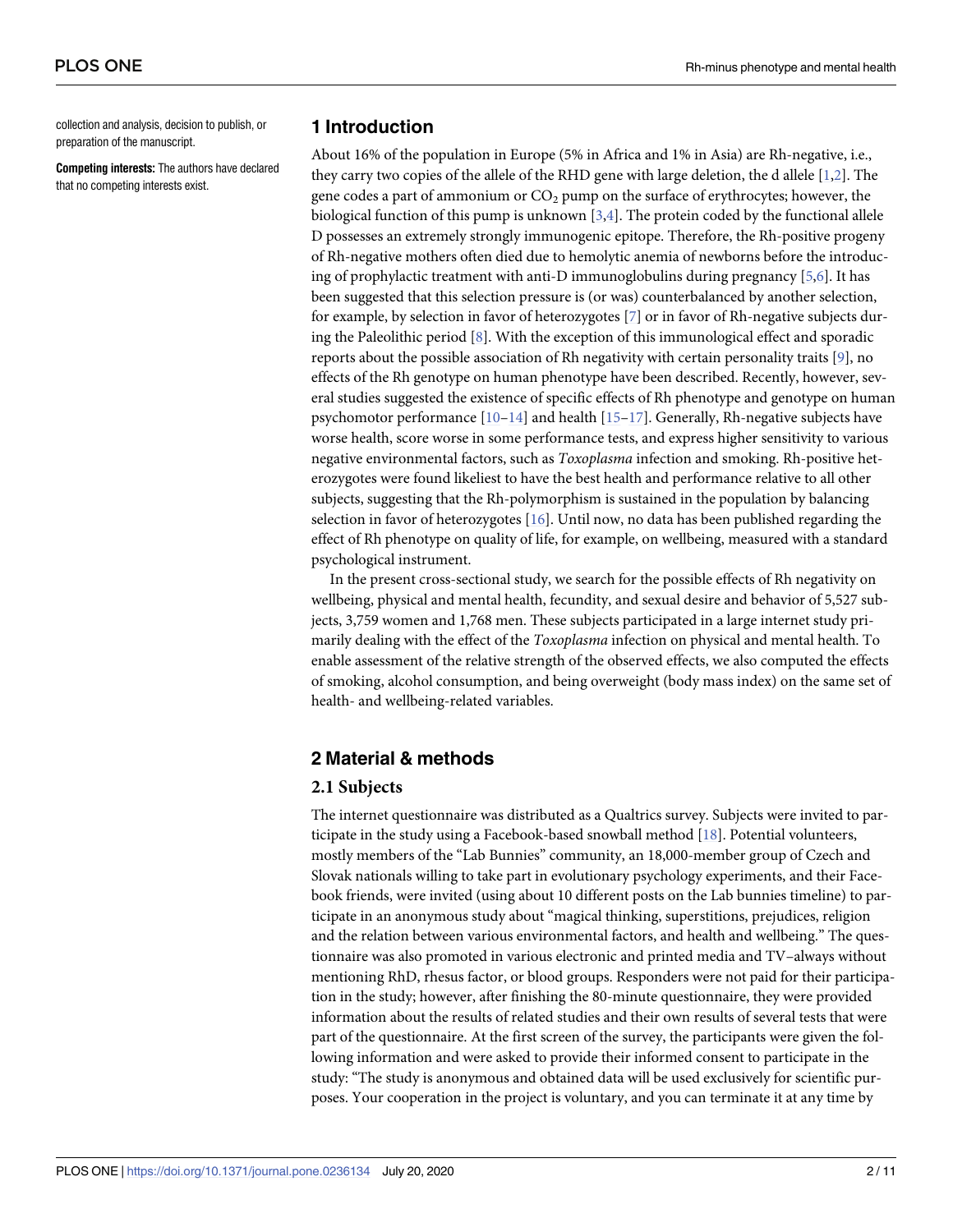closing this web page. You can also skip any uncomfortable questions; however, complete data is most valuable. If you agree to participate in the research press the 'Next' button". Only the subjects who provided their informed consent by pressing the button could participate in the study. Some pages of the questionnaire contained the Facebook share and like buttons. These buttons were pressed by more than 1,600 participants, which resulted in obtaining data from 12,600 responders in total between  $27<sup>th</sup>$  May 2016 and  $29<sup>th</sup>$  June 2018. The project, including the method of obtaining electronic informed consent to participate in this anonymous study from all participants, was approved by the IRB of the Faculty of Science, Charles University ("Komise pro práci s lidmi a lidským materiálem Přírodovědecké Fakulty Univerzity Karlovy")—No. 2015/07.

#### **2.2 Questionnaires**

The electronic survey consisted of several parts that concerned various unrelated projects on evolutionary psychology and psychiatry. In the present study, we inspected and analyzed only responses to the questions concerning health, wellbeing, number of children (a proxy of biological fitness), sexuality, and Rh phenotype. The responders were asked about their biological *sex*, *age*, body height and weight, and the size of the communities where they currently live (ordinal variable *urbanization*– 0: less than 1000 inhabitants, 1: 1–5 thousand inhabitants, 2: 5–50 thousand inhabitants, 3: 50–100 thousand inhabitants, 4: 100–500 thousand inhabitants, 5: more than 500 thousand inhabitants). They were asked about their ABO blood group (not used in the present study) and in the next question about their Rh factor. The possible responses were "I do not know, I am not sure", "negative (the rarer variant)", or "positive (the more frequent variant)"; the answer "I do not know, I am not sure" was *a priori* checked. As a benchmark for the relative importance of Rh phenotype on the health, wellbeing, and biological fitness, we looked for the associations of health, wellbeing, and fitness with three unrelated but well-known risk factors: *body mass index* (BMI) calculated from body height and body weight, frequency of *smoking*, i.e., how many cigarettes they smoke a day (ordinal scale 0: 0, 1: 00.1, 2: 0.1–1, 3: 1.1–3, 4: 3.1–10, 5: 11–20, 6: 21–40, 7: more than 40), and frequency of *alcohol consumption* "not to be allowed to drive a car for a while for this reason" (ordinal scale: 0 never, 1- maximally 1 $\times$  a month, 2- maximally 2 $\times$  a month, 3- maximally 4 $\times$  a month, 4- maximally 2× a week, 5- every second day, 6- every day, 7- nearly all the time; in Czech, no measurable level of alcohol in blood is tolerated in drivers).

In another part of the questionnaire, the information concerning the following outcome health-related variables was collected from the responders: How they rate their physical health status in comparison with other people of the same age (*subjective physical health problems*: six points scale, anchored with 0: definitively better status, 5: definitively worse status), how they rate their mental health status in comparison with other people of the same age (*subjective mental health problems*: the same scale), how they rate their *family situation*, e.g., the quality of emotional support they can receive (0: poor, 5: excellent), and how they rate the *economic situation* of their family (0: poor, 5: excellent). To obtain more objective and concrete information on the health status of responders, they were also asked the following questions: how many kinds of *drugs prescribed* by a medical doctor were they currently taking, how many kinds of *drugs non-prescribed* by a doctor were they currently taking ("how many different herbs, food supplements, multivitamins, superfoods, etc. do you currently take per day"), how many times they visited their primary care doctor in the past 365 days ("not for prevention"), how many times they used *antibiotics* in the past 365 days, and how many different *medical specialists* they visited ("not for prevention") in the past 5 years. The *physical health problems score* was calculated as a mean of Z-scores of the last five variables. The responders were also requested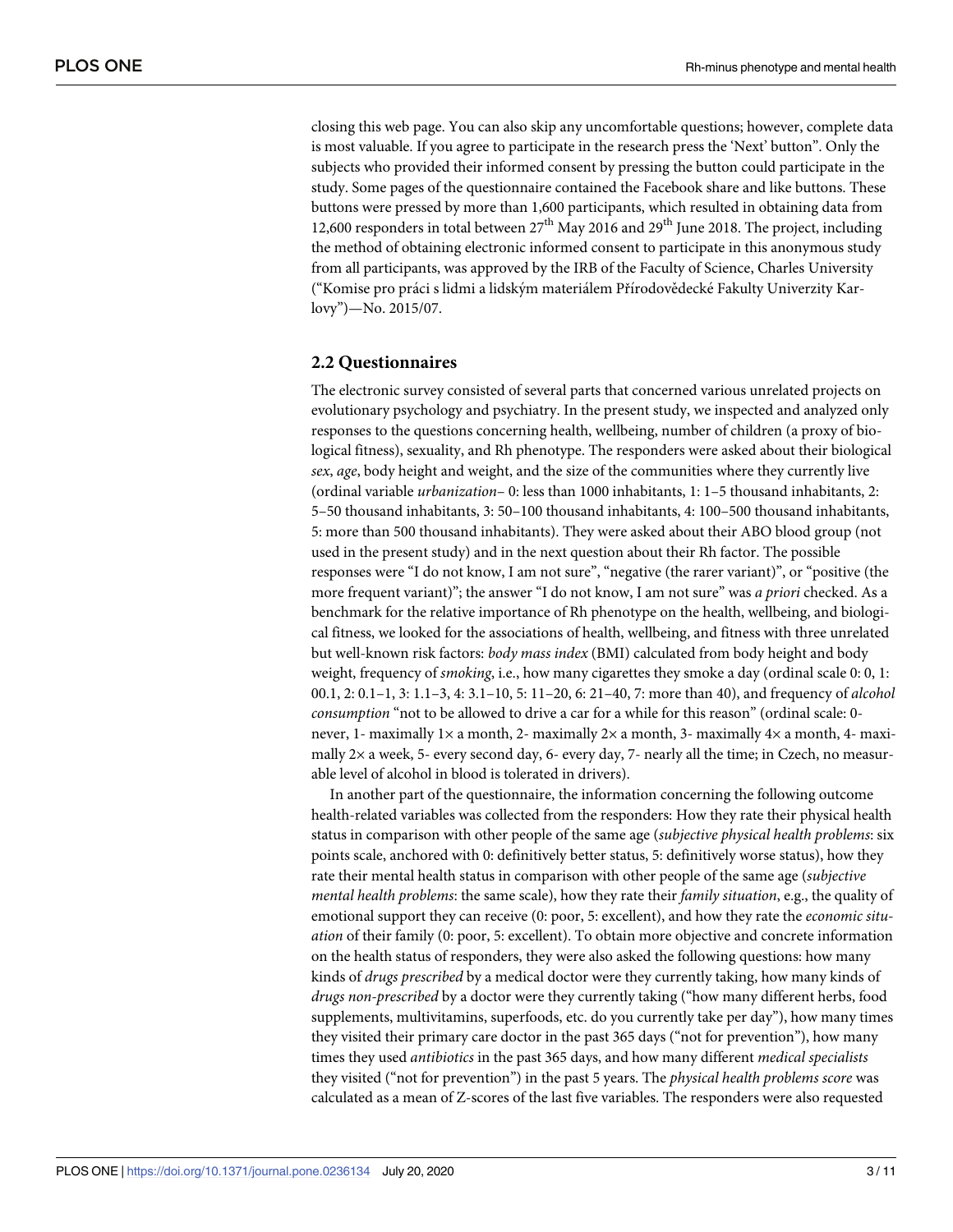<span id="page-3-0"></span>to rate how much they suffer from *anxieties*, *phobias*, *depression*, *mania*, *obsessions*, *auditory hallucinations*, *visual hallucinations*, and *headaches* using eight 0–100 scales. The *number of diagnosed* and the *number of undiagnosed mental health disorders* of responders, both checked on a list of 25 mental health disorders and epilepsy, was counted. The *mental health problems score* was calculated as a mean of Z-scores of the last 10 variables. Using a 0–100 scale the responders also answered the questions – how intensely they are *sexually attracted to men*, how intensely they are *sexually attracted to women*, (Z-score of the higher of these two responses was considered as the intensity of *sexual desire*). They were also asked with *how many men (women)* they already had sex ("vaginal, oral or anal"). To respond to these two questions, the participants used a 0–9 ordinal scale (0: 0, 1: 1, 2: 2, 3: 3, 4: 4, 5: 5–6, 6: 7–9, 7: 10–19, 8: 20 and more). The higher of these two responses (men vs. women) was considered to reflect the number of *preferred sex*-*sexual partners*. Similarly, the participants were asked with how many men (women) they already exchanged in *French kissing* (the same ordinal scale as previous questions)–the higher of these two responses (men vs. women) was considered to reflect the number of *preferred sex-French kissing-partners*. In the other part of the questionnaire, the responders were asked to estimate how many minutes daily they spend engaged in various activities. The list of 22 activities also contained "*any form of sex*, including consuming pornography". A *score of sexual activity* was computed as the mean of Z-scores of the number of preferred sex sexual partners, preferred sex French kissing partners, and minutes spent engaged in any form of sex per day. The number of biological *children* was used as a proxy for biological fitness.

The Czech version of the standard 24-item WHOQOL-BREF (The World Health Organisation Quality of Life Assessment Instrument–the abbreviated version of the WHOQOL-100) [\[19\]](#page-9-0) was used for the assessment of the quality of life of responders. This instrument was translated into Czech and standardized to the Czech population [[20](#page-9-0)]. It monitors the general quality of life and its four specific domains: Physical health (the activity of daily living, dependence on medical substances and aids, energy and fatigue, mobility, pain and discomfort, sleep and rest, work capacity), Psychological (bodily image and appearance, negative feelings, positive feelings, self-esteem, spirituality/religion/personal beliefs, thinking, learning, memory, and concentration), Social relationships (personal relationships, social support, sexual activity), and Environment (financial resources, freedom, physical safety and security, health and social care: accessibility and quality, home environment, the opportunity of acquiring new information and skills, participation in and opportunity for recreation/leisure activities, physical environment – pollution/noise/traffic/climate, transport).

#### **2.3 Statistical analyses**

Before any analyses, records of all subjects who did not answer the question about Rh factor and of about 2% of subjects who provided a suspicious combination of answers to other questions (too high/low body height, weight, age, an unrealistically high number of neuropsychiatric disorders, who answered all or nearly all questions by the same code, etc.) were filtered out.

The final set contained data from 6,602 subjects. However, not all of them responded to all questions concerning their health and quality of life. The distribution of all relevant (semi-continuous and ordinal) variables was visually checked and then all secondary indices, see above, were computed. Distributions of some variables were asymmetric and the number of subjects in the RhD-negative subgroup was lower than in RhD-positive subgroup (app. 23%). For this reason, we used the partial Kendall test to search for the effect of RhD phenotype on all variables. It is a nonparametric test insensitive to the character of data distribution, which can therefore be used to analyze imbalanced data sets. We used R v. 3.3.1 [[21](#page-9-0)], package ppcor v. 1.1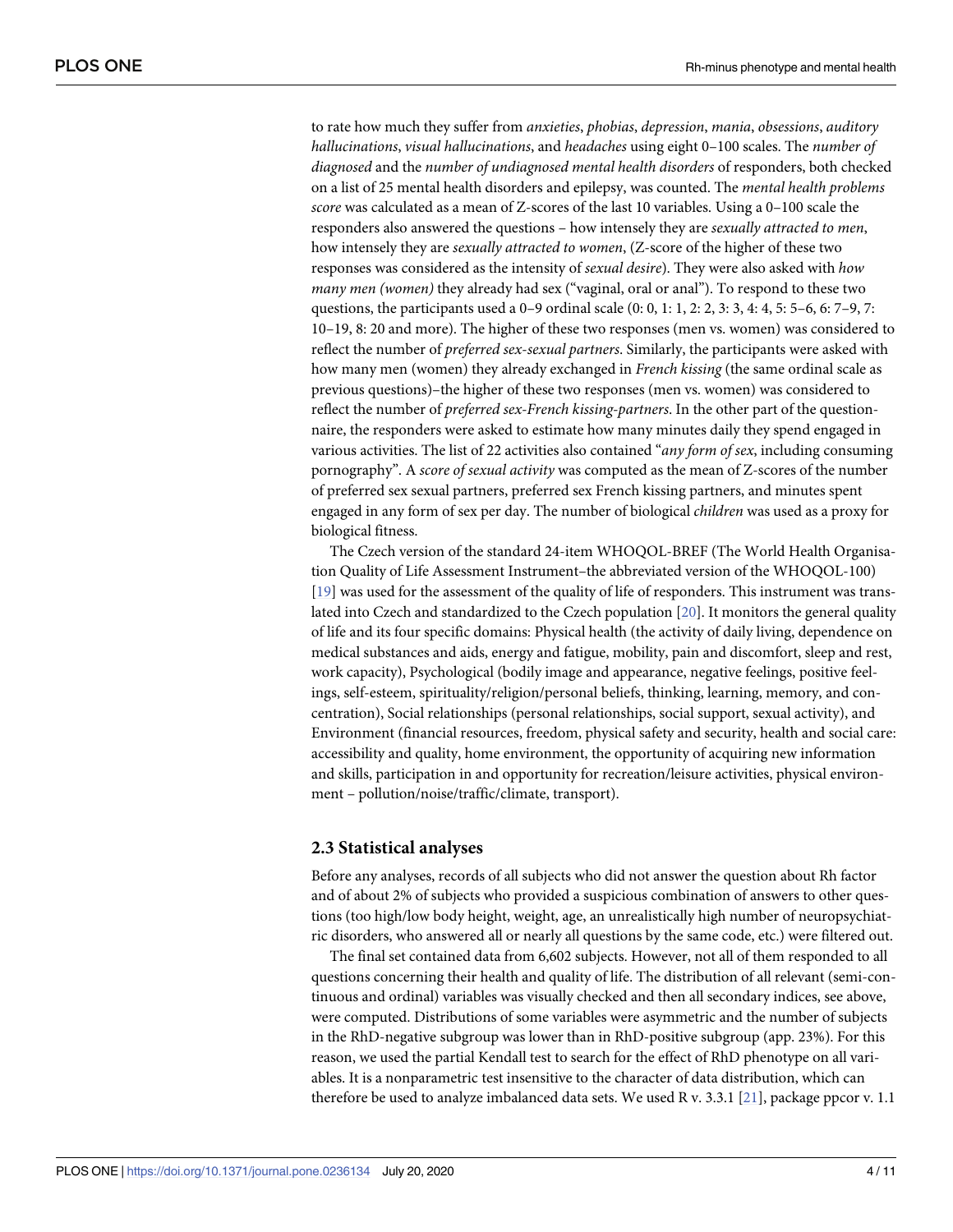<span id="page-4-0"></span>[\[22\]](#page-9-0) for computing the partial Kendall correlation. The correction for multiple tests was done using the Benjamini-Hochberg procedure with the false discovery rate pre-set to 0.20 [[23](#page-9-0)].

All relevant data are available at Figshare <https://doi.org/10.6084/m9.figshare.8216276> [[24](#page-9-0)].

## **3 Results**

The final data set contained responses from 425 (24.0%) Rh-negative men (mean age 35.9, SD 12.25), 1,343 Rh-positive men (mean age 36.2, SD 12.5), 864 (23.0%) Rh-negative women (mean age 36.7, SD 13.0), and 2,895 Rh-positive women (mean age 36.5, SD 12.8). No difference in age between men and women, or Rh-negative and Rh-positive subjects was significant  $(p > 0.76)$ .

Many examined health and wellbeing-related variables had asymmetrical or multimodal distribution, and most of them correlated with age and the population of the hometown of the responders. Therefore, we analyzed the effects of Rh negativity, smoking, alcohol consumption, and high body mass index (BMI) with nonparametric partial Kendall correlation with age and the population of hometown as covariates. Table 1 shows that Rh-negative women reported worse quality of life as measured with WHOQOL-BREF, worse economic situations, and better physical health while the Rh-negative men reported worse economic situations, worse mental health and lower number of children. Both the Rh-negative men and women also reported higher sexual activity. Table 1, however, also shows that the effects of the other three variables, namely smoking, alcohol consumption, and BMI, were stronger and more

|                        | wellbeing<br>(WHOQOL-BREF) | no. of<br>children | family<br>situation | economic<br>situation | mental health<br>problems<br>score | physical<br>health<br>problems<br>score | subject.<br>mental health<br>problems | subject.<br>physical<br>health<br>problems | sexual<br>activity | sexual<br>desire |  |  |  |
|------------------------|----------------------------|--------------------|---------------------|-----------------------|------------------------------------|-----------------------------------------|---------------------------------------|--------------------------------------------|--------------------|------------------|--|--|--|
|                        | Men                        |                    |                     |                       |                                    |                                         |                                       |                                            |                    |                  |  |  |  |
| Age                    | 0.080                      | 0.529              | 0.082               | 0.077                 | $-0.203$                           | 0.035                                   | $-0.063$                              | $-0.040$                                   | 0.217              | 0.062            |  |  |  |
| Urbanization           | $-0.020$                   | $-0.152$           | $-0.053$            | $-0.018$              | 0.069                              | 0.034                                   | 0.033                                 | 0.024                                      | 0.068              | $-0.013$         |  |  |  |
| Rh-negativity          | 0.001                      | $-0.033$           | $-0.017$            | $-0.045$              | 0.036                              | $-0.003$                                | 0.033                                 | $-0.004$                                   | 0.036              | $-0.024$         |  |  |  |
| Smoking                | $-0.052$                   | $-0.006$           | $-0.011$            | $-0.081$              | 0.073                              | 0.005                                   | 0.038                                 | 0.084                                      | 0.216              | $-0.031$         |  |  |  |
| Alcohol<br>consumption | 0.016                      | 0.000              | 0.031               | 0.043                 | 0.023                              | $-0.063$                                | 0.006                                 | $-0.061$                                   | 0.072              | 0.026            |  |  |  |
| Overweight<br>(BMI)    | $-0.103$                   | 0.094              | $-0.013$            | 0.002                 | 0.034                              | 0.076                                   | 0.058                                 | 0.198                                      | 0.047              | 0.044            |  |  |  |
|                        | Women                      |                    |                     |                       |                                    |                                         |                                       |                                            |                    |                  |  |  |  |
| Age                    | $-0.005$                   | 0.549              | $-0.041$            | 0.028                 | $-0.142$                           | 0.085                                   | $-0.082$                              | $-0.088$                                   | 0.108              | $-0.046$         |  |  |  |
| Urbanization           | $-0.004$                   | $-0.196$           | $-0.033$            | $-0.015$              | 0.068                              | $-0.007$                                | 0.028                                 | 0.014                                      | 0.012              | 0.014            |  |  |  |
| Rh-negativity          | $-0.031$                   | $-0.011$           | $-0.004$            | $-0.024$              | $-0.002$                           | $-0.024$                                | $-0.001$                              | $-0.005$                                   | 0.030              | 0.002            |  |  |  |
| Smoking                | $-0.046$                   | $-0.055$           | $-0.089$            | $-0.114$              | 0.080                              | 0.003                                   | 0.028                                 | 0.041                                      | 0.238              | 0.018            |  |  |  |
| Alcohol<br>consumption | 0.014                      | $-0.090$           | $-0.022$            | $-0.021$              | 0.062                              | $-0.018$                                | 0.030                                 | $-0.046$                                   | 0.129              | 0.014            |  |  |  |
| Overweight<br>(BMI)    | $-0.074$                   | 0.055              | $-0.026$            | $-0.054$              | 0.032                              | 0.094                                   | 0.036                                 | 0.247                                      | 0.012              | 0.014            |  |  |  |

**Table 1. Relationship between Rh-negativity and other factors with wellbeing and various health-related variables.**

The table shows Taus (for the factors age and urbanization) and partial Taus with age and urbanization controlled (for other factors). The sign and size of the Tau reflect the direction and strength of the associations between the factors listed in the headers of rows and the responses listed in the headers of columns. A negative partial Tau indicates a negative correlation between the factor and the response, e.g., worse wellbeing in older subjects, subjects living in larger settlements, Rh-negative subjects, smokers, alcohol-consuming subjects and subjects with a larger body mass index. Associations that remained significant after the correction for multiple tests are printed in bold.

<https://doi.org/10.1371/journal.pone.0236134.t001>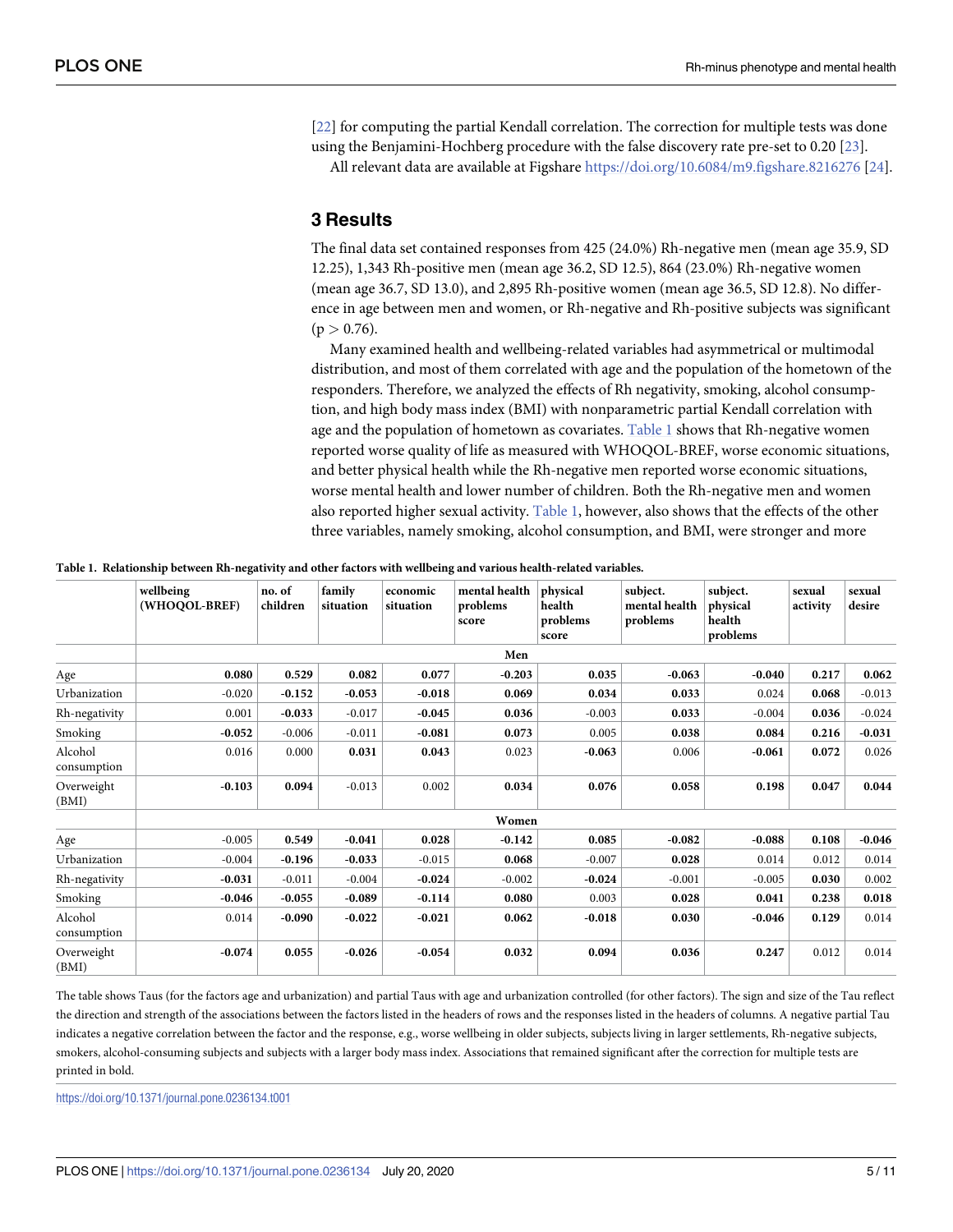|                                       |          | Men      |          |          | Women    |          |          |          |  |
|---------------------------------------|----------|----------|----------|----------|----------|----------|----------|----------|--|
|                                       | Rh-neg.  | smoking  | alcohol  | BMI      | Rh-neg.  | smoking  | alcohol  | BMI      |  |
| Physical health wellbeing             | 0.008    | $-0.051$ | 0.018    | $-0.098$ | $-0.021$ | $-0.010$ | 0.033    | $-0.083$ |  |
| Psychological wellbeing               | 0.002    | $-0.039$ | $-0.013$ | $-0.076$ | $-0.033$ | $-0.043$ | $-0.039$ | $-0.055$ |  |
| Social relationships wellbeing        | 0.018    | $-0.011$ | 0.001    | $-0.054$ | $-0.025$ | $-0.045$ | $-0.002$ | $-0.042$ |  |
| Environment wellbeing                 | $-0.019$ | $-0.049$ | 0.037    | $-0.084$ | $-0.012$ | $-0.045$ | 0.030    | $-0.030$ |  |
| Drugs prescribed                      | $-0.001$ | 0.021    | $-0.066$ | 0.135    | 0.001    | $-0.026$ | $-0.056$ | 0.132    |  |
| Drugs non-prescribed                  | 0.003    | $-0.011$ | $-0.018$ | 0.004    | $-0.046$ | $-0.020$ | $-0.002$ | $-0.021$ |  |
| Practical doctor (365 days)           | $-0.029$ | $-0.007$ | $-0.038$ | 0.055    | $-0.009$ | 0.003    | $-0.016$ | 0.089    |  |
| Antibiotics (365 days)                | $-0.011$ | $-0.018$ | $-0.037$ | 0.066    | $-0.008$ | 0.029    | 0.007    | 0.055    |  |
| Medical specialists (five years)      | 0.023    | $-0.005$ | $-0.047$ | 0.044    | $-0.012$ | $-0.008$ | $-0.002$ | 0.062    |  |
| Anxiety                               | 0.026    | 0.055    | 0.025    | 0.013    | 0.014    | 0.060    | 0.073    | 0.002    |  |
| Phobia                                | 0.026    | 0.013    | 0.045    | 0.019    | 0.002    | 0.032    | 0.026    | 0.038    |  |
| Depression                            | 0.033    | 0.085    | 0.056    | 0.051    | 0.001    | 0.073    | 0.088    | 0.032    |  |
| Mania                                 | 0.035    | 0.096    | 0.055    | $-0.027$ | 0.004    | 0.093    | 0.085    | 0.012    |  |
| Obsession                             | 0.013    | 0.031    | 0.049    | $-0.020$ | $-0.024$ | 0.022    | 0.056    | $-0.010$ |  |
| Auditory hallucinations               | $-0.004$ | 0.030    | 0.028    | $-0.010$ | 0.002    | 0.041    | 0.025    | $-0.012$ |  |
| Visual hallucination                  | 0.015    | 0.023    | 0.026    | $-0.002$ | 0.016    | 0.033    | 0.011    | 0.011    |  |
| Headache                              | 0.024    | $-0.015$ | $-0.004$ | 0.058    | $-0.022$ | 0.020    | 0.015    | 0.016    |  |
| Diagnosed mental health dis.          | 0.052    | 0.089    | $-0.046$ | 0.059    | $-0.002$ | 0.098    | $-0.020$ | 0.067    |  |
| Undiagnosed mental health dis.        | 0.011    | 0.099    | 0.036    | 0.044    | $-0.017$ | 0.063    | 0.039    | 0.034    |  |
| Preferred sex sexual partners         | 0.032    | 0.203    | 0.053    | 0.063    | 0.032    | 0.234    | 0.112    | 0.021    |  |
| Preferred sex French kissing partners | 0.032    | 0.224    | 0.093    | 0.025    | 0.042    | 0.247    | 0.145    | 0.004    |  |
| Time spent by sex                     | 0.024    | 0.057    | 0.055    | 0.062    | $-0.020$ | 0.052    | 0.079    | $-0.009$ |  |

<span id="page-5-0"></span>[Table](#page-4-0) 2. Relationship between Rh-negativity and other factors with the variables used for computing wellbeing, mental health, physical health, and sexual activity **scores.**

The table shows partial Taus with age and urbanization controlled (see the legend for [Table](#page-4-0) 1). Significant associations are printed in bold; no correction for multiple tests was done in this exploratory part of the study.

<https://doi.org/10.1371/journal.pone.0236134.t002>

numerous. Table 2 shows the effect of Rh-negativity, smoking, alcohol consumption, and BMI on wellbeing subscales and the individual variables used for computing mental health problems score, physical health score, sexual activity score, and sexual desire.

## **4 Discussion**

The present study showed that Rh negativity was associated with the impaired economic situations, and wellbeing and improved physical health of women and with the impaired economic situations and mental health of men. The strength of the observed associations was relatively low, especially in comparison with other negative factors such as smoking, consuming alcohol, and high BMI. Surprisingly, we also found a relatively strong positive association of Rh-negativity with the sexual activity of male and female responders. In Rh-negative men, the higher sexual activity (higher number of past sexual partners, past French-kissing partners, and larger part of a day usually spent by sexual activities, including consuming pornography) contrasted with the trend for their lower sexual desire (Tau = -0.024,  $p = 0.187$ ); no such trend for sexual desire was observed in Rh-negative women (Tau =  $0.002$ , p =  $0.865$ ). It can be only speculated whether the higher sexual activity of Rh-negative subjects is part of the transition from a slow to a faster life strategy in individuals as a result of worse health status and correspondingly lower life-expectancy [\[25,26](#page-9-0)].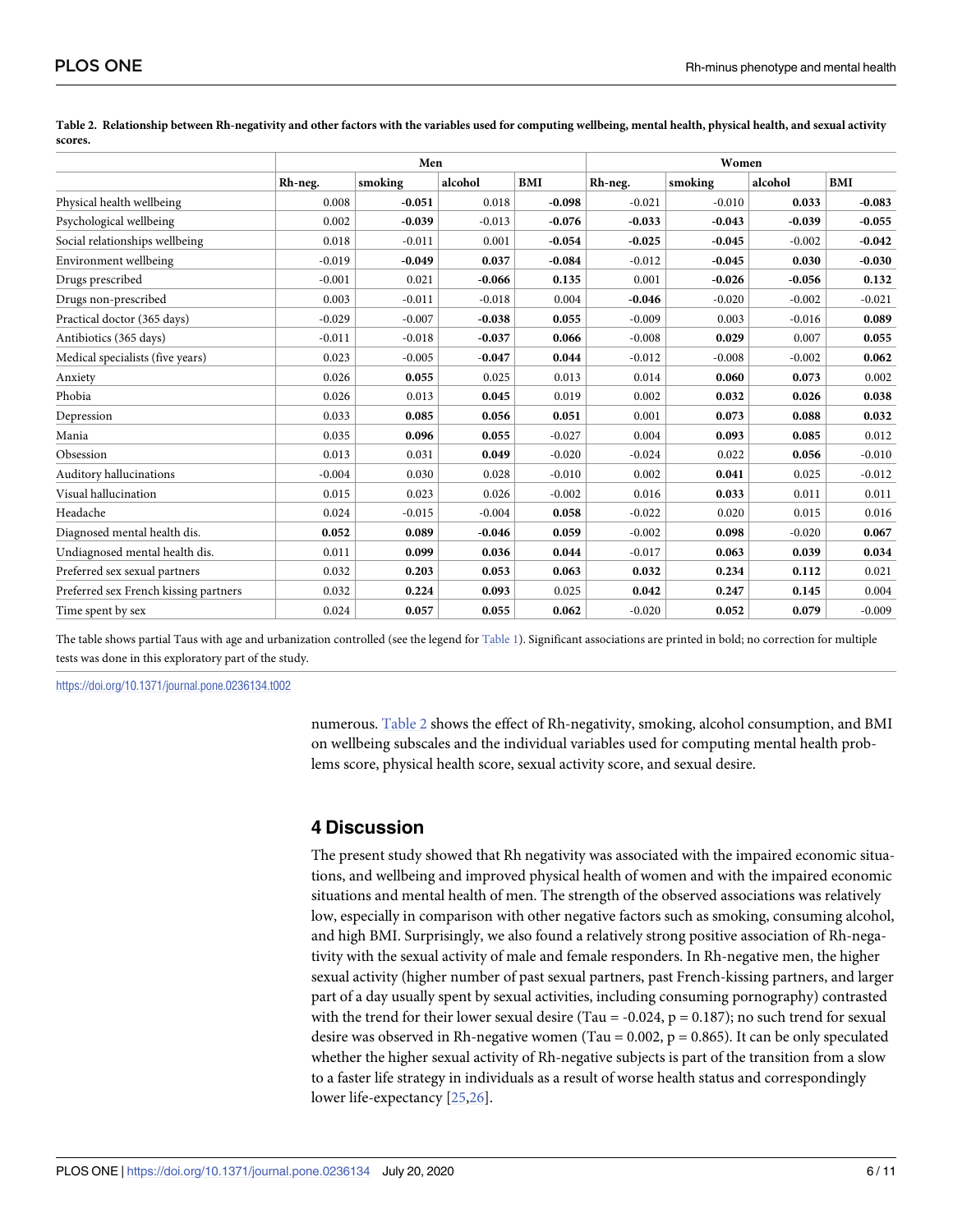## <span id="page-6-0"></span>**4.1 Unanticipated results of the explorative part of the study**

The Czech and Slovak populations contain about 16% of Rh-negative subjects. The frequency of such subjects, however, was much higher (about 23%) among the participants of the present study and even higher (25%) among participants of other internet studies, for example among the participants of our previous study about the sexual behavior of the Czech population [\[27\]](#page-10-0). It can be speculated that a fraction of subjects intentionally or unintentionally misreports their Rh phenotype. If this fraction is similar in Rh-negative and Rh-positive subjects (for example about 7%) it could result in a seemingly higher representation of the rarer phenotype, here the Rh-negative phenotype. Our records show that the prevalence of Rh-negative subjects in 2,611 participants of our experiments whose Rh phenotype have been examined serologically in our lab during the past 15 years is 22.2%. Therefore, the more probable explanation is that the personality of Rh-negative and Rh-positive subjects differ and the Rh-negative subjects are more interested in participating in our internet, as well as non-internet studies. It is worth mentioning that overrepresentation of RhD-negative subjects can be observed in practically all our studies, including the oldest one that investigates the effect of toxoplasmosis on psychomotor performance of blood donors at the blood transfusion department of the Institute of Hematology and Blood Transfusion, Prague. In that study, the prevalence of RhD-negative subjects was 27.2% (33.3% in men and 17.8% in women) [\[10\]](#page-9-0).

The participants who reported consuming alcohol more frequently reported worse mental health; however, they also reported better physical health than other people. Either the alcohol consumption in moderate amount has a positive effect on physical health, or it is more likely that people with physical health problems consume alcohol less frequently or at least are reluctant to report that they consume alcohol even in an anonymous internet study.

All negative factors under study, possibly except BMI in women, had positive effects on sexual activity reported by participants. This phenomenon deserves future attention.

#### **4.2 Limitations of the study**

As discussed above (section 4.1), RhD-negative subjects were overrepresented among participants of the present study as well as in all past studies (both internet and non-internet) we had performed on self-recruited populations. The most likely explanation of this phenomenon is that the personality profile and therefore also willingness voluntarily participate in research differs between RhD-negative and RhD-positive subjects. Such differences could influence the results of all questionnaire studies: one can never be certain whether the observed effects of the RhD phenotype are due to a real difference in wellbeing and health or just a consequence of inclination to report a worse quality of life. To address this important issue, a personality questionnaire ought to be included in future internet questionnaires and the relation between wellbeing/health, personality, and RhD phenotype should be analyzed using a structural modelling technique, such as path analysis.

It must be emphasized, however, that the responders were blind to group assignment because the question about Rh factor was 'hidden' among 600 other questions (the time needed to complete the questionnaire was about 80 minutes) and the Rh-negative and the Rhpositive participants had no reason to respond to questions regarding their health and wellbeing differently unless they really felt differently about those issues.

It ought to be also noted that possible effects of personality on self-selection is a challenge not only for internet studies but for all studies, including those performed on so-called 'representative' samples. All studies performed in the past forty years are (or should be) based on self-selected populations, because participants must sign an informed consent form before starting their participation. In this consent form, they must be clearly informed that their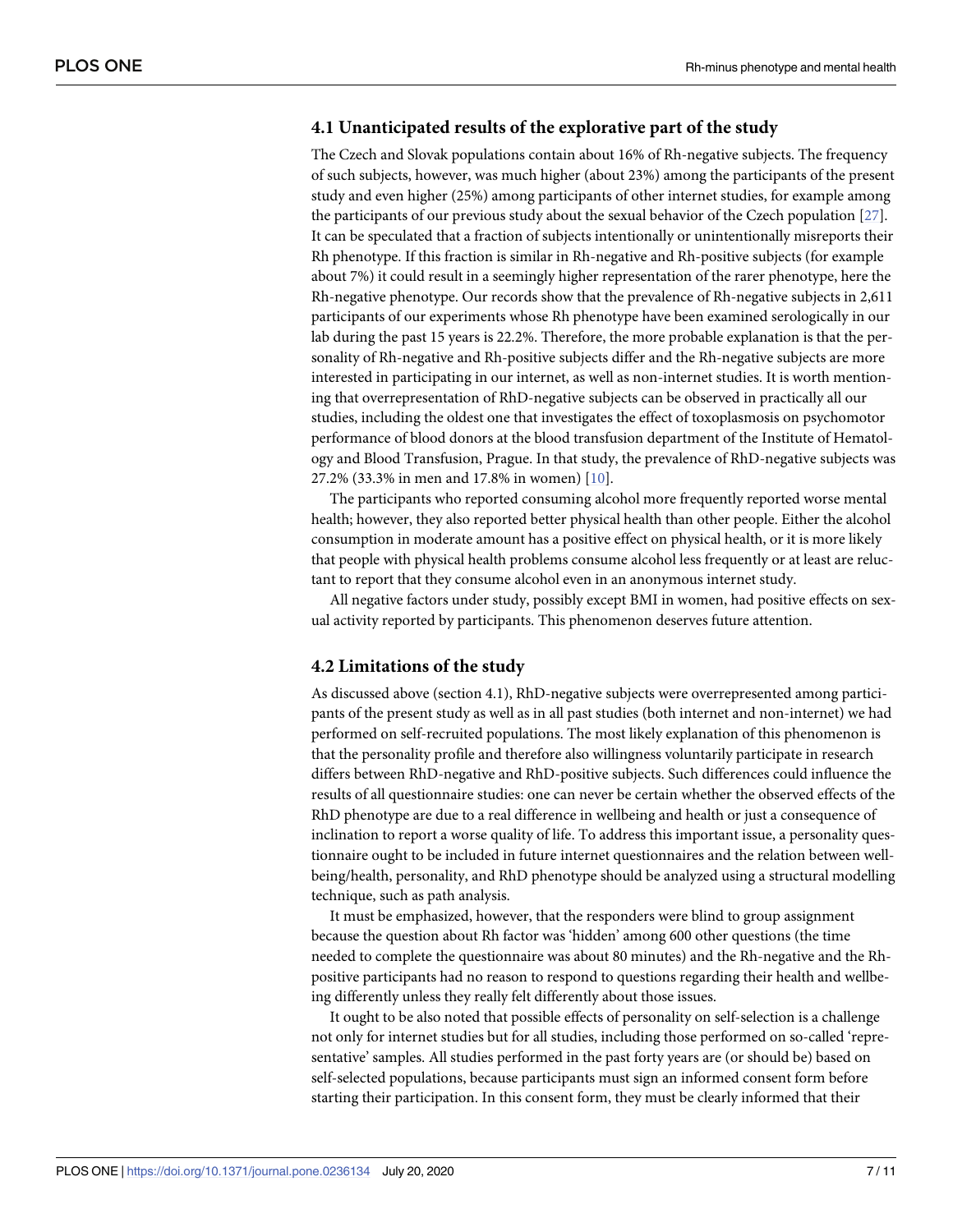<span id="page-7-0"></span>participation is voluntarily and they can terminate their involvement in it without giving any reason and at any time. It is highly probable that the personality profile of consenting and notconsenting population differs.

This study, together with nearly all studies that started before the year 2018, was not preregistered. The authors of non-pre-registered studies could be suspected of publishing only a subset of results, here, for example, the results for the variables showing the significant association with Rh phenotype. However, the authors has already published or pre-registered several studies [\[17,](#page-9-0)[28–30](#page-10-0)] <https://osf.io/y5z64/> in which the effects of other factors on the same or a very similar set of wellbeing- and health-related variables were analyzed.

The effect of Rh negativity on the output variables was analyzed by comparing the value of output variables in Rh-negative subjects and Rh-positive subjects. However, Rh-positive subjects represent a mixture of Rh-positive homozygotes and heterozygotes. It was shown that the health of Rh-positive heterozygotes, but often not Rh-positive homozygotes, is better than that of Rh-negative homozygotes [[16](#page-9-0)]. It would be important to repeat the study on an Rh-genotyped population in the future in order to avoid underestimating the strength of the effect of Rh negativity.

Participants of the study could represent a nontypical subpopulation because they knew their Rh phenotype and were willing to participate even in absence of any material compensation in a relatively time-consuming anonymous study. They could be more inquisitive or perhaps more altruistic than typical members of the general population. It must be emphasized, however, that both the cases (Rh-negatives) and the controls (Rh-positives) were recruited from the same population of inquisitive and altruistic subjects. Any possible untypicality of the sample therefore could not affect the main result of the study. Still, the study should be repeated with other populations in the future and one ought to be careful regarding the generalization potential of results of the present study.

The present study analyzed the information provided by the participants of the study. Both the information about their Rh phenotype and about their health status may be invalid for some, possibly many, people. As was confirmed by Monte-Carlo modeling [[31\]](#page-10-0), a stochastic noise that is inevitably present in the internet studies data would be able to cause only the false-negative result of studies (non-detection of existing associations) but not the false-positive results of a study (detection of non-existent associations). However, specific subpopulations of people, e.g., intentionally inaccurate responders, may have characteristic responses to the questions of their Rh phenotype as well as their wellbeing and health. Existence of such populations can also result in false-positive results of a study. It will be therefore necessary to repeat the study on the population of people with empirically examined Rh phenotype, or preferably genotype. Such studies have been already done for other traits demonstrating, for example, the association between Rh phenotype and performance in weight-holding and handgrip tests [\[14\]](#page-9-0), intelligence [[13](#page-9-0)], psychomotor performance [\[10–12](#page-9-0)], and several personality traits [\[32\]](#page-10-0). It must be mentioned, however, that a large binational cohort study found no difference in mortality of Rh-positive and Rh-negative subjects [[33](#page-10-0)].

The prevalence of RhD-negative subjects differs between European, Asian, and African populations and even between populations of various European countries. One could thus speculate that ethnic difference between RhD-negative and RhD-positive participants of the study might be responsible for the observed differences. On the other hand, the ethnic composition of Czech population is extremely homogenous and the questionnaire was written in Czech, a difficult Slavic language relatively easily learned only by Slovaks, since Slovak is a closely related language. Among about 15,000 of members of the Lab Bunnies community (a group of volunteers willing to participate in questionnaire studies) there are practically no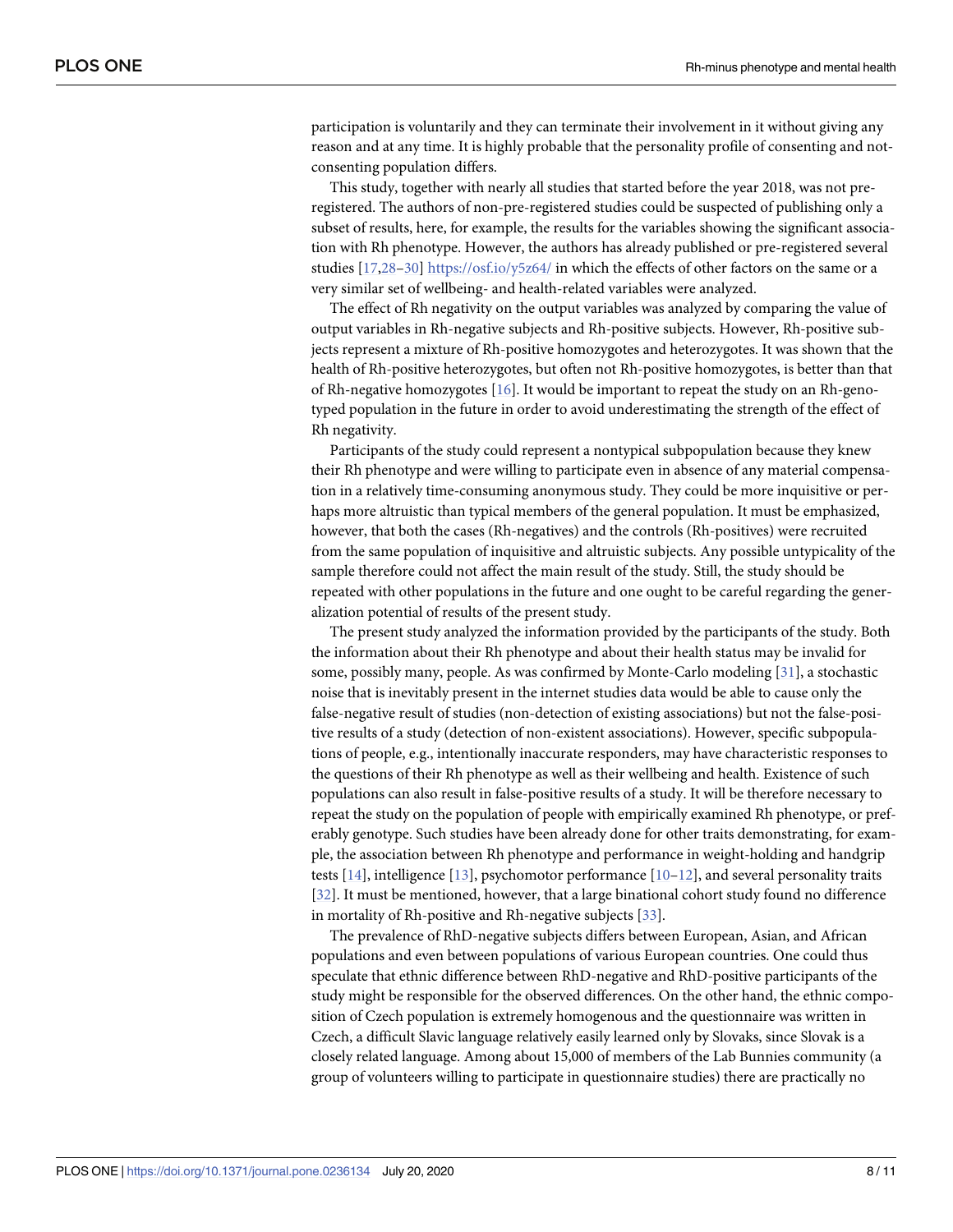<span id="page-8-0"></span>foreign surnames. It is highly probable therefore that more over 99% of participants of the present study are ethnic Czechs or Slovaks.

#### **4.3 Strengths of the study**

A relatively large number of participants.

Absence of *a priori* knowledge of the participants about the subject of the study (the effect of Rh phenotype).

Standard questionnaire WHOQOL-BREF used to assess the quality of life of the responders.

## **5 Conclusions**

The present study performed on a self-selected internet population had shown that the Rhnegative subjects report worse quality of life than the Rh-positive subjects. It also has been confirmed that they had worse mental health (men), better physical health (women), and worse economic situations. Rh-negative subjects also reported higher sexual activity than the Rh-positive subjects. The effects of Rh-negativity were less numerous and weaker than the effects of smoking, alcohol consumption, and high BMI. In fact, the partial Tau 2.4–3.6 correspond to Cohen f 3.8–5.7, which fall within a range of small (but not negligible) effects according to the Cohen classification [[34](#page-10-0)]. It must be remembered, however, that total number of Rh-negative subjects in the human population is large and that Rh-negative subjects stay affected by they Rh negativity permanently. Therefore, if the effects observed in our sample are present in the general population, their total impact on public health could be larger than that of some formally stronger effects, such as the impact of alcohol consumption.

#### **Acknowledgments**

We thank Charles Lotterman for the final revisions of our text.

#### **Author Contributions**

**Conceptualization:** Jaroslav Flegr.

**Data curation:** Radim Kuba, Robin Kopecky´.

**Formal analysis:** Jaroslav Flegr.

**Funding acquisition:** Jaroslav Flegr.

**Investigation:** Jaroslav Flegr, Radim Kuba, Robin Kopecky´.

**Writing – original draft:** Jaroslav Flegr, Radim Kuba, Robin Kopecky´.

**Writing – review & editing:** Jaroslav Flegr, Radim Kuba, Robin Kopecky´.

#### **References**

- **[1](#page-1-0).** Wagner FF, Flegel WA (2000) RHD gene deletion occurred in the Rhesus box. Blood 95: 3662–3668. PMID: [10845894](http://www.ncbi.nlm.nih.gov/pubmed/10845894)
- **[2](#page-1-0).** Flegel WA (2011) Molecular genetics and clinical applications for RH. Transfusion and Apheresis Science 44: 81–91. <https://doi.org/10.1016/j.transci.2010.12.013> PMID: [21277262](http://www.ncbi.nlm.nih.gov/pubmed/21277262)
- **[3](#page-1-0).** Kustu S, Inwood W (2006) Biological gas channels for NH<sub>3</sub> and CO<sub>2</sub>: evidence that Rh (rhesus) proteins are CO<sub>2</sub> channels. Transfusion Clinique et Biologique 13: 103-110. [https://doi.org/10.1016/j.tracli.](https://doi.org/10.1016/j.tracli.2006.03.001) [2006.03.001](https://doi.org/10.1016/j.tracli.2006.03.001) PMID: [16563833](http://www.ncbi.nlm.nih.gov/pubmed/16563833)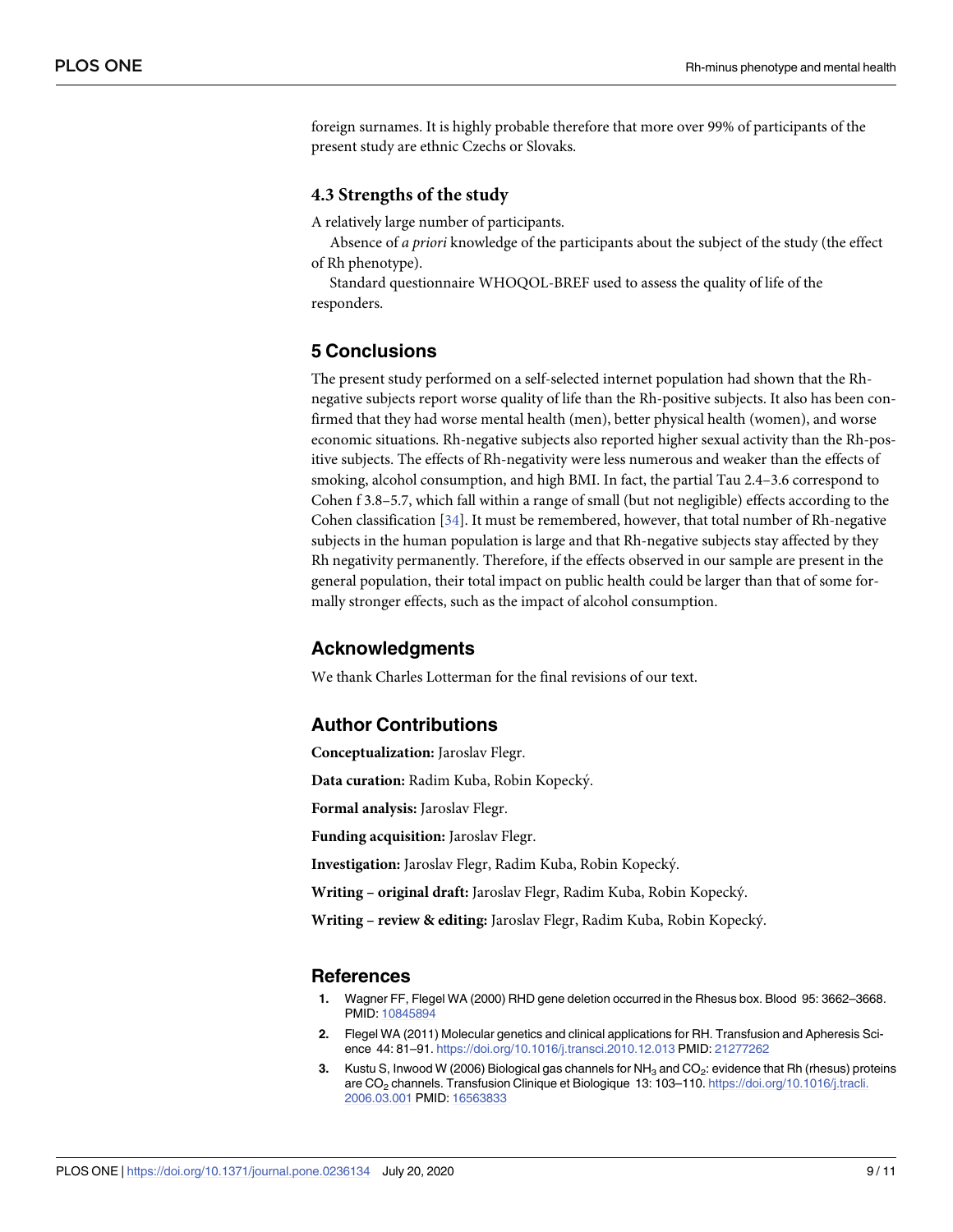- <span id="page-9-0"></span>**[4](#page-1-0).** Huang CH (2008) Molecular origin and variability of the Rh gene family: an overview of evolution, genetics and function. Hematology Education: the education programme for the annual congress of the European Hematology Association 2: 149–157.
- **[5](#page-1-0).** Filbey D, Hanson U, Wesstrom G (1995) The prevalence of red cell antibodies in pregnancy correlated to the outcome of the newborn: a 12 year study in central Sweden. Acta Obstetrica and Gynecologica Scandinavica 74: 687–692.
- **[6](#page-1-0).** Bowman J (1997) The management of hemolytic disease in the fetus and newborn. Seminars in Perinatology 21: 39–44. [https://doi.org/10.1016/s0146-0005\(97\)80018-3](https://doi.org/10.1016/s0146-0005(97)80018-3) PMID: [9190032](http://www.ncbi.nlm.nih.gov/pubmed/9190032)
- **[7](#page-1-0).** Feldman MW, Nabholz M, Bodmer WF (1969) Evolution of the Rh polymorphism: A model for the interaction of incompatibility, reproductive compensation and heterozygote advantage American Journal of Human Genetics 21: 171–193. PMID: [4976959](http://www.ncbi.nlm.nih.gov/pubmed/4976959)
- **[8](#page-1-0).** Vermandois D (1992) An hypothesis about the selection of the Rh negative individuals. International Journal of Anthropology 7: 9–18.
- **[9](#page-1-0).** Cattell R.B., Young H.B., Hundleby J.D. Blood groups and personality traits. American Journal of Human Genetics 16(4), 1964: 397–402.
- **[10](#page-1-0).** Novotná M, Havlíček J, Smith AP, Kolbeková P, Skallová A, et al. (2008) Toxoplasma and reaction time: Role of toxoplasmosis in the origin, preservation and geographical distribution of Rh blood group polymorphism. Parasitology 135: 1253–1261. <https://doi.org/10.1017/S003118200800485X> PMID: [18752708](http://www.ncbi.nlm.nih.gov/pubmed/18752708)
- **11.** Flegr J, Novotná M, Lindová J, Havlíček J (2008) Neurophysiological effect of the Rh factor. Protective role of the RhD molecule against Toxoplasma-induced impairment of reaction times in women. Neuroendocrinology Letters 29: 475–481. PMID: [18766148](http://www.ncbi.nlm.nih.gov/pubmed/18766148)
- **[12](#page-7-0).** Flegr J, Geryk J, Volny J, Klose J, Cernochova D (2012) Rhesus factor modulation of effects of smoking and age on psychomotor performance, intelligence, personality profile, and health in Czech soldiers. PLoS ONE 7: e49478. <https://doi.org/10.1371/journal.pone.0049478> PMID: [23209579](http://www.ncbi.nlm.nih.gov/pubmed/23209579)
- **[13](#page-7-0).** Flegr J, Preiss M, Klose J (2013) Toxoplasmosis-associated difference in intelligence and personality in men depends on their Rhesus blood group but not ABO blood group. PLoS ONE 8.
- **[14](#page-1-0).** Flegr J, Sebankova B, Priplatova L, Chvatalova V, Kankova S (2018) Lower performance of Toxoplasma-infected, Rh-negative subjects in the weight holding and hand-grip tests. PLoS ONE 13.
- **[15](#page-1-0).** Kaňková Š, Šulc J, Flegr J (2010) Increased pregnancy weight gain in women with latent toxoplasmosis and RhD-positivity protection against this effect. Parasitology 137: 1773–1779. [https://doi.org/10.1017/](https://doi.org/10.1017/S0031182010000661) [S0031182010000661](https://doi.org/10.1017/S0031182010000661) PMID: [20602855](http://www.ncbi.nlm.nih.gov/pubmed/20602855)
- **[16](#page-1-0).** Flegr J (2016) Heterozygote advantage probably maintains Rhesus factor blood group polymorphism: Ecological regression study. PLoS ONE 11.
- **[17](#page-1-0).** Flegr J, Hoffmann R, Dammann M (2015) Worse health status and higher incidence of health disorders in Rhesus negative subjects. PLoS ONE 10.
- **[18](#page-1-0).** Kankova S, Flegr J, Calda P (2015) The influence of latent toxoplasmosis on women's reproductive function: four cross-sectional studies. Folia Parasitologica 62.
- **[19](#page-3-0).** Orley J, Harper A, Power M, Billington R (1997) Development of the WHOQOL-BREF quality of life assessment. Quality of Life Research 6: 273–273.
- **[20](#page-3-0).** Dragomirecka E (2006) Czech version of the World Health Organization Quality of Life (WHOQOL) translation and designing the response scales. Psychiatrie 10: 68–73.
- **[21](#page-3-0).** R Core Team (2018) R: A language and environment for statistical computing. R Foundation for Statistical Computing. Vienna. Austria.
- **[22](#page-3-0).** Kim S (2015) ppcor: An R package for a fast calculation to semi-partial correlation coefficients. Communications for Statistical Applications and Methods 22: 665–674. [https://doi.org/10.5351/CSAM.2015.](https://doi.org/10.5351/CSAM.2015.22.6.665) [22.6.665](https://doi.org/10.5351/CSAM.2015.22.6.665) PMID: [26688802](http://www.ncbi.nlm.nih.gov/pubmed/26688802)
- **[23](#page-4-0).** Benjamini Y, Hochberg Y (1995) Controlling the false discovery rate: A practical and powerful approach to multiple testing. Journal of the Royal Statistical Society Series B-Methodological 57: 289–300.
- **[24](#page-0-0).** Flegr J (2019) Data set for Effects of Rh negativity on wellbeing, health, fecundity, sexual desire, and sexual activity. Database: figshare [Internet]. Available from: [https://doi.org/10.6084/m9.figshare.](https://doi.org/10.6084/m9.figshare.8216276.v1) [8216276.v1.](https://doi.org/10.6084/m9.figshare.8216276.v1)
- **[25](#page-5-0).** Low BS, Simon CP, Anderson KG (2002) An evolutionary ecological perspective on demographic transitions: Modeling multiple currencies. American Journal of Human Biology 14: 149–167. [https://doi.org/](https://doi.org/10.1002/ajhb.10043) [10.1002/ajhb.10043](https://doi.org/10.1002/ajhb.10043) PMID: [11891931](http://www.ncbi.nlm.nih.gov/pubmed/11891931)
- **[26](#page-5-0).** Ellis BJ, Figueredo AJ, Brumbach BH, Schlomer GL (2009) Fundamental dimensions of environmental risk. Human Nature 20: 204–268. <https://doi.org/10.1007/s12110-009-9063-7> PMID: [25526958](http://www.ncbi.nlm.nih.gov/pubmed/25526958)